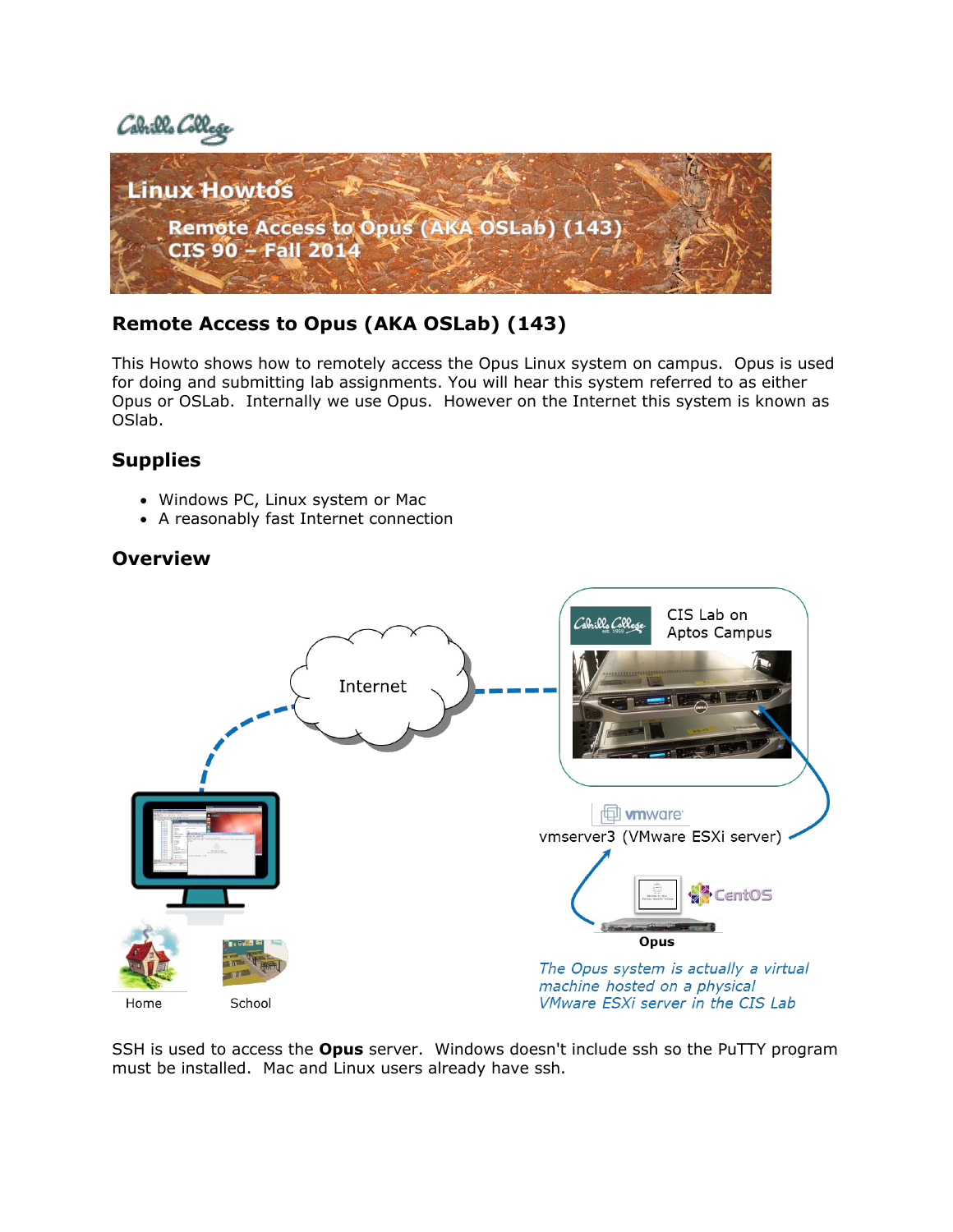### **Mac or Linux Users**

#### **Step 1 – Connect to Opus**

Run the terminal application and issue this command using your Opus username:

```
ssh –p 2220 username@oslab.cis.cabrillo.edu
```
You may get a warning like this:

```
The authenticity of host '[oslab.cis.cabrillo.edu]:2220 
([2607:f380:80f:f425::230]:2220)' can't be established.
RSA key fingerprint is 7d:32:80:b9:52:32:c8:dc:3b:16:0e:ba:8c:fd:79:ef.
Are you sure you want to continue connecting (yes/no)? yes
```
Type yes to continue.

Skip the next section on Windows and go to the *Login for All Users* section below.

### **Windows Users**

#### **Step 1 – Download and install PuTTY**

Browse to the PuTTY Download Page:

http://www.chiark.greenend.org.uk/~sgtatham/putty/download.html

| $\frac{1}{2}$ Rich's Cabrillo Colleg $\times$ | a <sup>9</sup> PuTTY Download Pac ×                                                                                                                                                                                                                                                                                                                                                                                                                 | <b>N</b>                                                                                                          |                            |           |                    | $\begin{array}{c c c c c c} \hline \multicolumn{3}{c }{\mathbf{C}} & \multicolumn{3}{c }{\mathbf{X}} \end{array}$ |             |
|-----------------------------------------------|-----------------------------------------------------------------------------------------------------------------------------------------------------------------------------------------------------------------------------------------------------------------------------------------------------------------------------------------------------------------------------------------------------------------------------------------------------|-------------------------------------------------------------------------------------------------------------------|----------------------------|-----------|--------------------|-------------------------------------------------------------------------------------------------------------------|-------------|
| $\leftarrow$ $\rightarrow$                    | C' A © www.chiark.greenend.org.uk/~sgtatham/putty/download.html                                                                                                                                                                                                                                                                                                                                                                                     |                                                                                                                   |                            |           |                    | ☆ ๑                                                                                                               |             |
|                                               |                                                                                                                                                                                                                                                                                                                                                                                                                                                     |                                                                                                                   | <b>PuTTY Download Page</b> |           |                    |                                                                                                                   |             |
|                                               |                                                                                                                                                                                                                                                                                                                                                                                                                                                     | Home   Licence   FAQ   Docs   Download   Keys   Links<br>Mirrors   Updates   Feedback   Changes   Wishlist   Team |                            |           |                    |                                                                                                                   |             |
|                                               | Here are the PuTTY files themselves:                                                                                                                                                                                                                                                                                                                                                                                                                |                                                                                                                   |                            |           |                    |                                                                                                                   |             |
|                                               | • PuTTY (the Telnet and SSH client itself)<br>· PSCP (an SCP client, i.e. command-line secure file copy)<br>· PSFTP (an SFTP client, i.e. general file transfer sessions much like FTP)<br>• PuTTYtel (a Telnet-only client)<br>• Plink (a command-line interface to the PuTTY back ends)<br>• Pageant (an SSH authentication agent for PuTTY, PSCP, PSFTP, and Plink)<br>• PuTTYgen (an RSA and DSA key generation utility).                       |                                                                                                                   |                            |           |                    |                                                                                                                   |             |
|                                               | LEGAL WARNING: Use of PuTTY, PSCP, PSFTP and Plink is illegal in countries where encryption is outlawed. I believe it is legal to use PuTTY,<br>PSCP, PSFTP and Plink in England and Wales and in many other countries, but I am not a lawyer and so if in doubt you should seek legal advice before<br>downloading it. You may find this site useful (it's a survey of cryptography laws in many countries) but I can't vouch for its correctness. |                                                                                                                   |                            |           |                    |                                                                                                                   |             |
|                                               | Use of the Telnet-only binary (PuTTYtel) is unrestricted by any cryptography laws.                                                                                                                                                                                                                                                                                                                                                                  |                                                                                                                   |                            |           |                    |                                                                                                                   |             |
|                                               | There are cryptographic signatures available for all the files we offer below. We also supply cryptographically signed lists of checksums. To download<br>our public keys and find out more about our signature policy, visit the Keys page. If you need a Windows program to compute MD5 checksums, you<br>could try the one at this site. (This MD5 program is also cryptographically signed by its author.)                                      |                                                                                                                   |                            |           |                    |                                                                                                                   |             |
| <b>Binaries</b>                               |                                                                                                                                                                                                                                                                                                                                                                                                                                                     |                                                                                                                   |                            |           |                    |                                                                                                                   |             |
|                                               | The latest release version (beta 0.62). This will generally be a version I think is reasonably likely to work well. If you have a problem with the release<br>version, it might be worth trying out the latest development snapshot (below) to see if I've already fixed the bug, before reporting it to me.                                                                                                                                        |                                                                                                                   |                            |           |                    |                                                                                                                   |             |
| For Windows on Intel x86<br>PuTTY:            | putty.exe                                                                                                                                                                                                                                                                                                                                                                                                                                           | (or by FTP)                                                                                                       | (RSA sig)                  | (DSA sig) |                    |                                                                                                                   |             |
| <b>PuTTYtel:</b>                              | puttytel.exe                                                                                                                                                                                                                                                                                                                                                                                                                                        | (or by FTP)                                                                                                       | (RSA sig)                  | (DSA sig) |                    |                                                                                                                   |             |
| <b>PSCP-</b>                                  | pscp.exe                                                                                                                                                                                                                                                                                                                                                                                                                                            | (or by FTP)                                                                                                       | (RSA sig)                  | (DSA sig) |                    |                                                                                                                   |             |
| <b>PSFTP-</b>                                 | psftp.exe                                                                                                                                                                                                                                                                                                                                                                                                                                           | (or by FTP)                                                                                                       | (RSA sig)                  | (DSA sig) |                    |                                                                                                                   |             |
| Plink:                                        | plink.exe                                                                                                                                                                                                                                                                                                                                                                                                                                           | (or by FTP)                                                                                                       | (RSA sig)                  | (DSA sig) |                    |                                                                                                                   |             |
| <b>Pageant:</b>                               | pageant.exe                                                                                                                                                                                                                                                                                                                                                                                                                                         | (or by FTP)                                                                                                       | (RSA sig)                  | (DSA sig) |                    |                                                                                                                   |             |
| PuTTYgen:                                     | puttygen.exe                                                                                                                                                                                                                                                                                                                                                                                                                                        | (or by FTP)                                                                                                       | (RSA sig)                  | (DSA sig) |                    |                                                                                                                   |             |
| $1b$ vlab90.zip                               |                                                                                                                                                                                                                                                                                                                                                                                                                                                     | vlab90.zip                                                                                                        | vlab192.zip                |           | Show all downloads |                                                                                                                   | $\mathbf x$ |

There are two PuTTY downloads. One is the latest release version and the other is a development snapshot. Download the latest release version which is more stable.

Save the downloaded file to your desktop so you can find it again.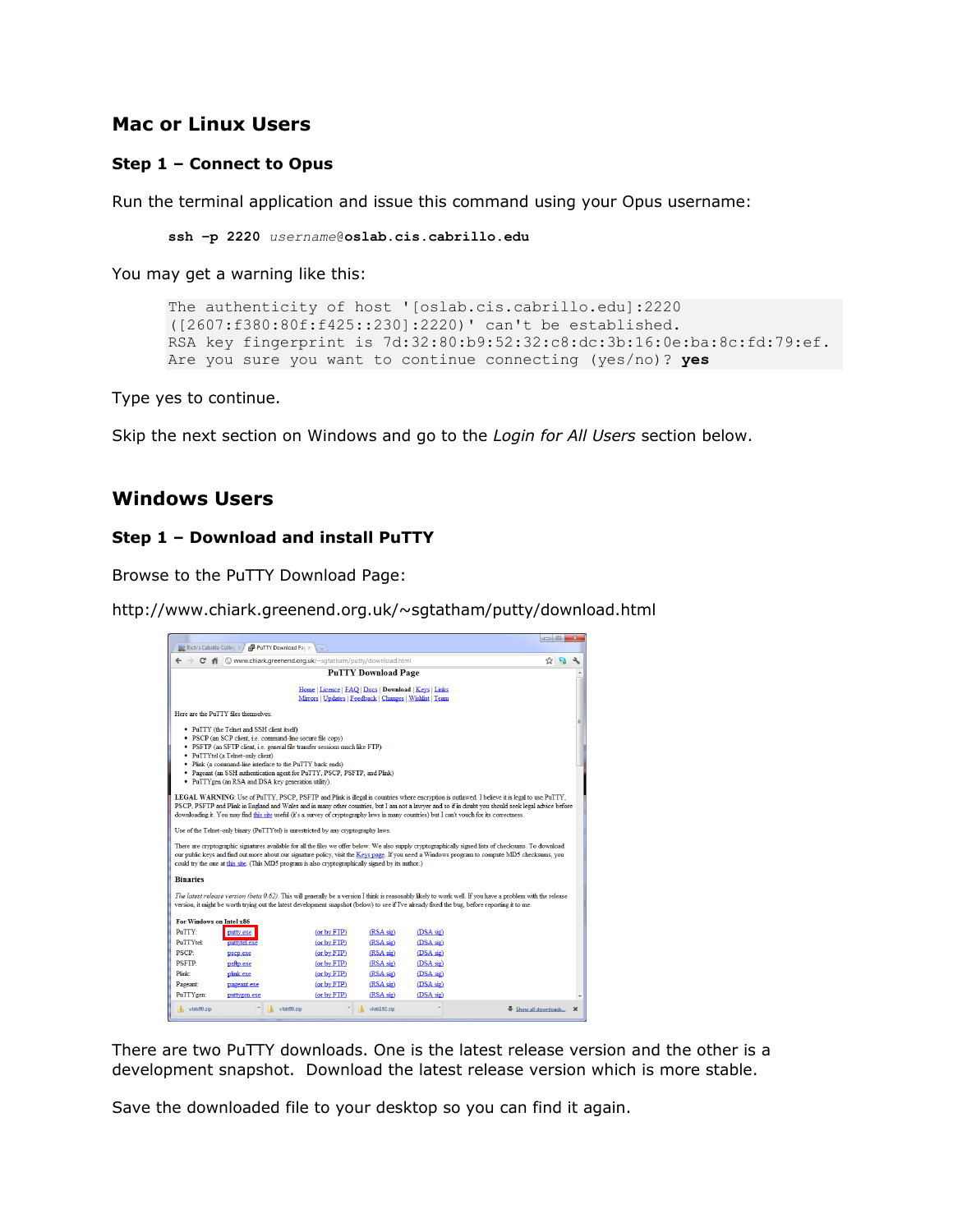#### **Step 2 – Connect to Opus**

Find the downloaded file and double-click it to run. If you did not save the file to the desktop you can make a shortcut (right-click on putty.exe) and drag the shortcut to the desktop or Start button.



You may see this warning:



Click on Run to continue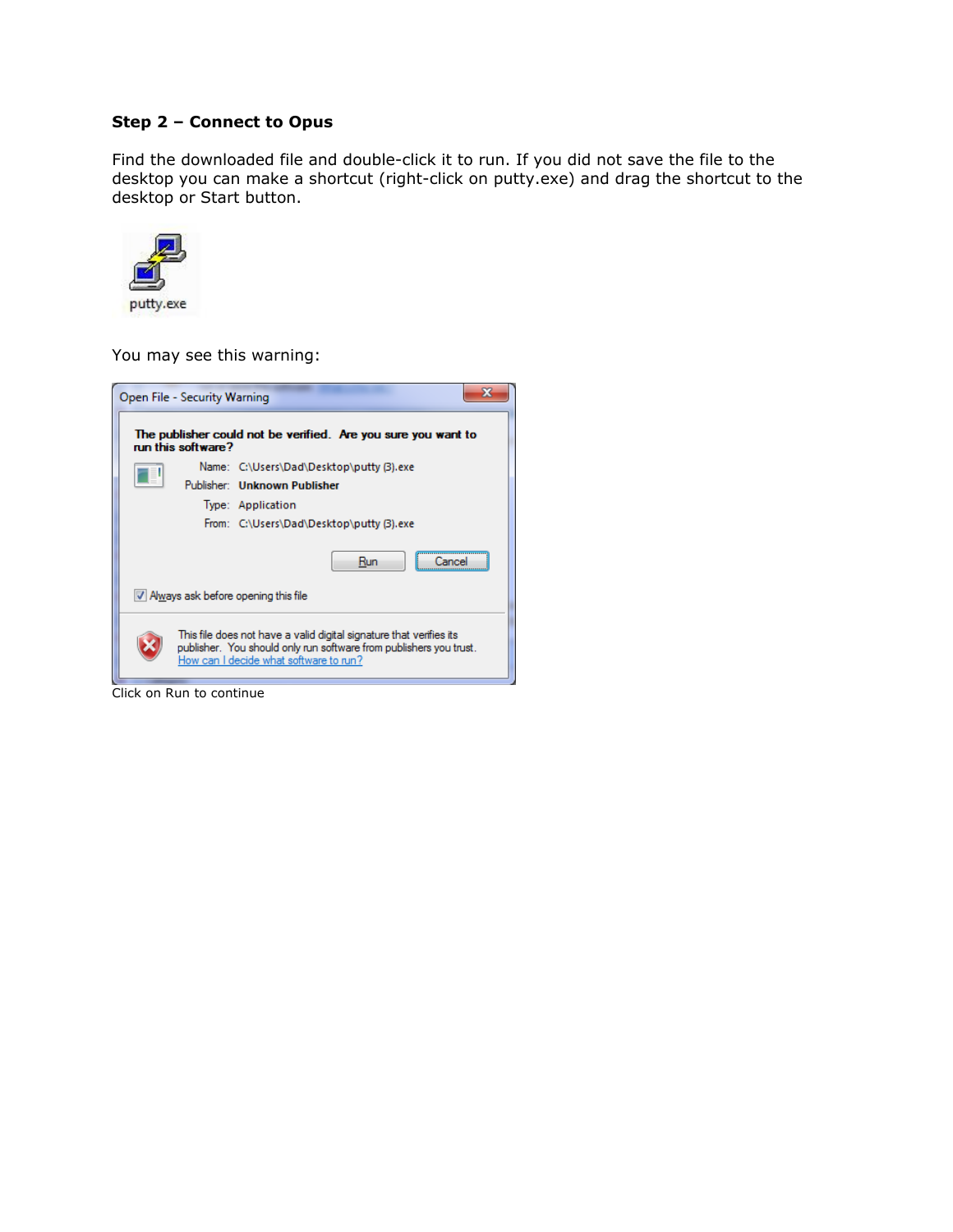Host Name: **oslab.cis.cabrillo.edu** and Port: **2220**



Click Open to continue

You may see a warning like this:



Click Yes to continue